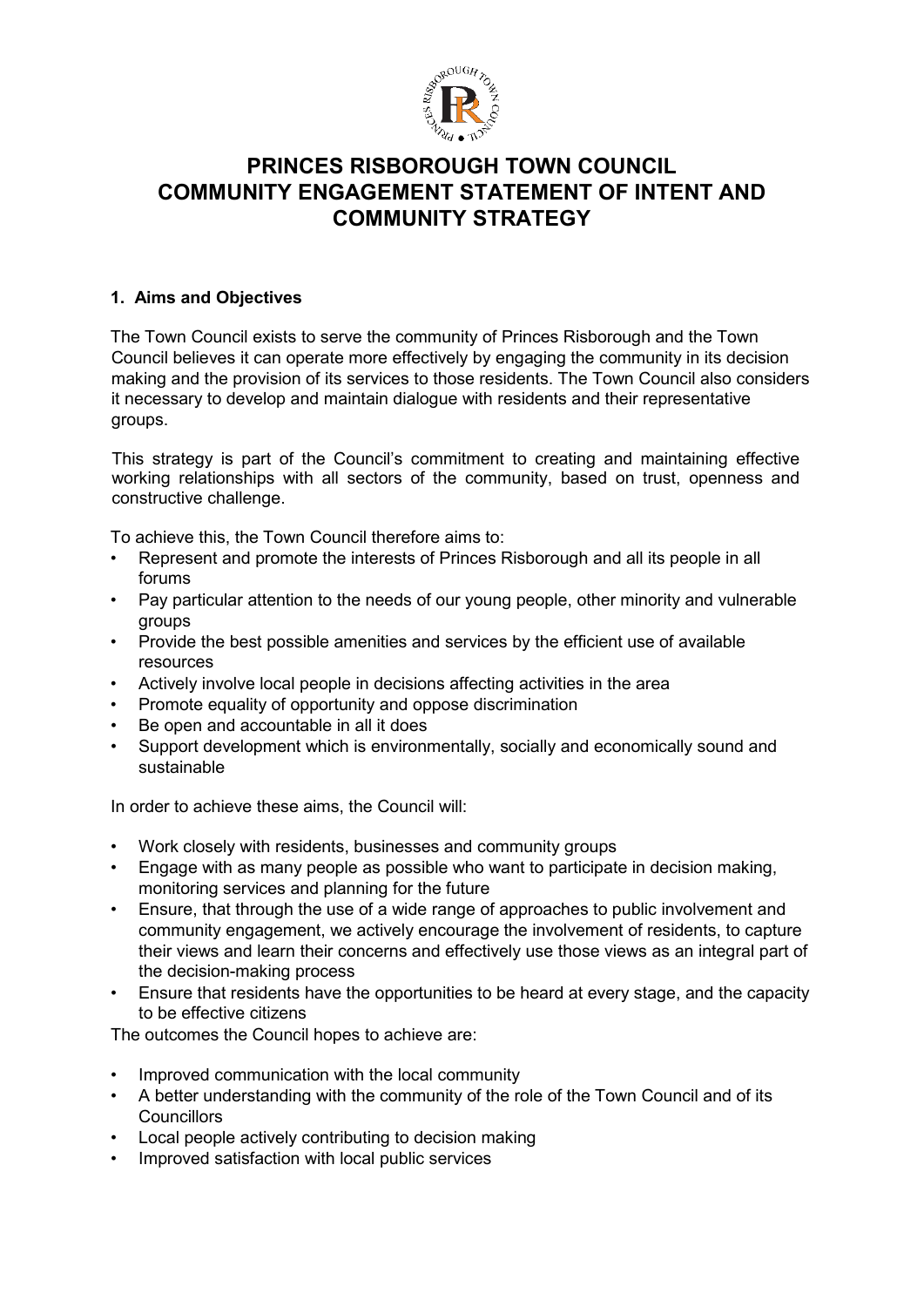

# **2. Defining the Community**

The Council considers the community of Princes Risborough to consist of:

- All residents of the town
- All users of the Town Council's services
- All those who work within the town
- All those who own businesses within the town
- All young people who live and/or go to school within the town
- All local voluntary organisations, clubs and societies
- Any group or organisation that represent some or any of the above sections of the community

Additionally, the Council recognises that there are certain bodies that are crucial to the quality of life in Princes Risborough and aims to maintain excellent working relationships with these bodies, including: the Police, the other tiers of local government and other Town and Parish Councils in Wycombe District and surrounding areas.

### **3. Provision of Information to the Community**

Information is provided by the Town Council to the community in a number of ways, including:

- The Town Council offices at Princes Centre, Clifford Road, open Monday to Friday, and can provide a wide range of information both on Council services and other Princes Risborough activities and issues
- The Town Council's website www.princesrisborough.com contains copies of Council documents, such as agendas, minutes, details of Councillors, and provides information both on the work of the Town Council and on other services, local events, local groups and organisations
- The Town Council Notice board is used to display agendas for Council meetings and contact details for local Councillors as well as other information of interest to the local community. Additionally, various Notice boards around the town display local events
- The Town Council's Newsletter, published approximately quarterly and delivered to households. This is also available from the Town Council offices, the local library/ Visitor Information Centre and on the Town Council website
- The Town Council publishes an Annual Report which summarises its activities over the preceding year and its accounts. It is available at the Annual Town meeting and from the Town Council offices, or the Town Council website
- All meetings of the Town Council and its committees and sub-committees are open to the public and a period is set aside at the beginning of each meeting for public questions relating to items on the agenda. Public questions may also be asked on matters which are not on the agenda, provided that notice has been given to the Clerk at least three working days before the date of the meeting
- Public meetings, called to gauge public opinion about important issues affecting the town such as major planning applications or future plans
- Questionnaires, sometimes used to ask local people's opinions about specific matters; these are distributed to local residents or associations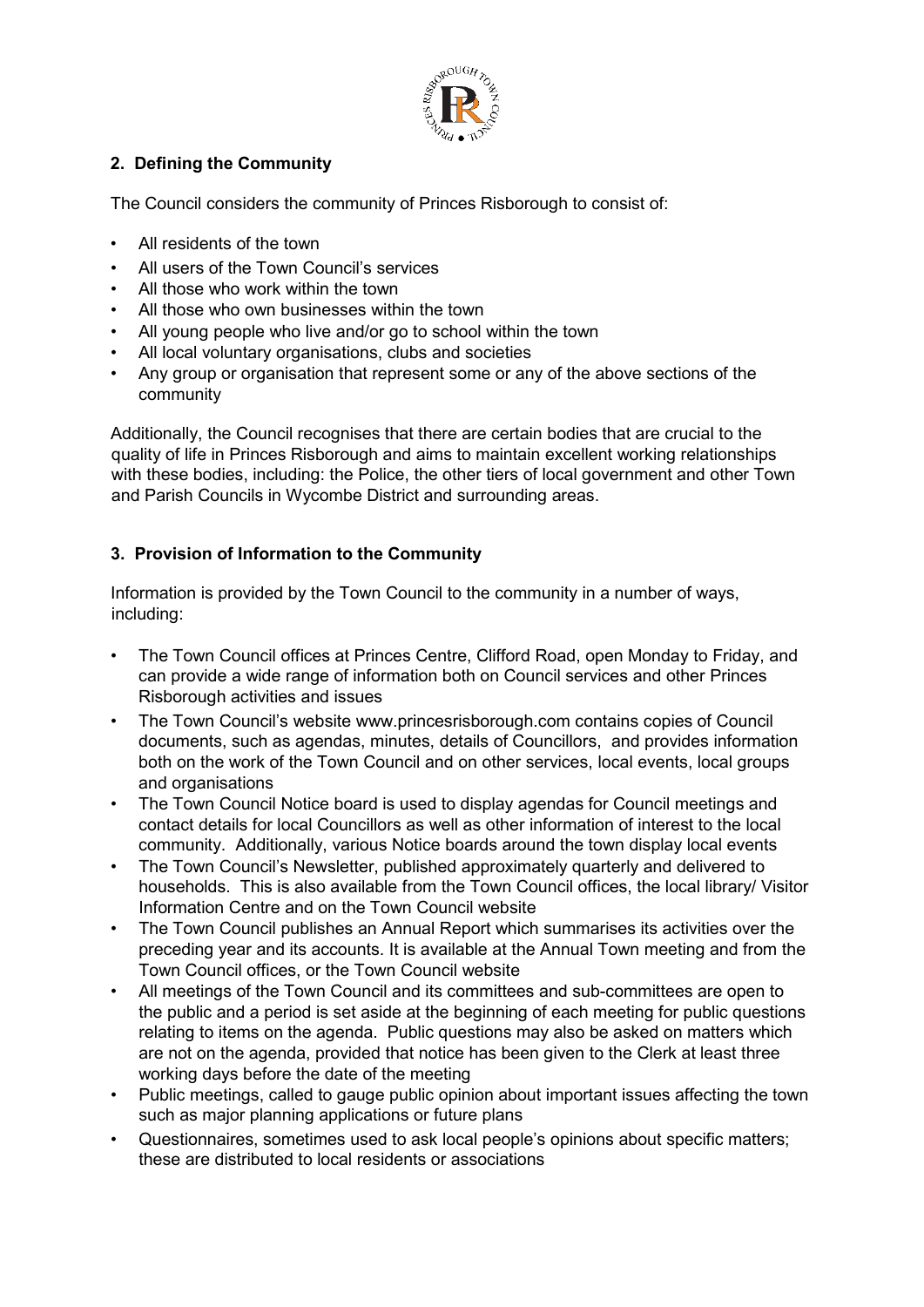

• Social media websites

### **4. Opportunities for Formal Representations to the Council**

Formal representations to the Council may be made at any time in writing to the Town Clerk.

#### **5. Involvement in Partnerships**

The Town Council often works in partnership with other organisations such as the District Council, County Council, Youth Council, Police and local schools. It is represented on the following local organisations:

- Princes Risborough Market Management
- Risborough Area Partnership
- The Princes Centre
- Neighbourhood Action Group
- NorthWest Chiltern Area Forum
- Rural Forum
- Wycombe District Associations of Local Councils
- Community Centre
- Youth Club

#### **6. Role of Council Members and Officers**

Council Members (Councillors) are the elected decision makers of the Town Council. Their contact details are available from the Town Council offices and on the Town Council website. Members of the public are welcome to contact Councillors to raise any issues.

The Council's officers are staff who are employed to carry out the day to day functions of the Council and make sure that its services are provided for the local community. The Town Clerk is the Proper Officer for the Council which means the Clerk has overall responsibility for the provision of Council services.